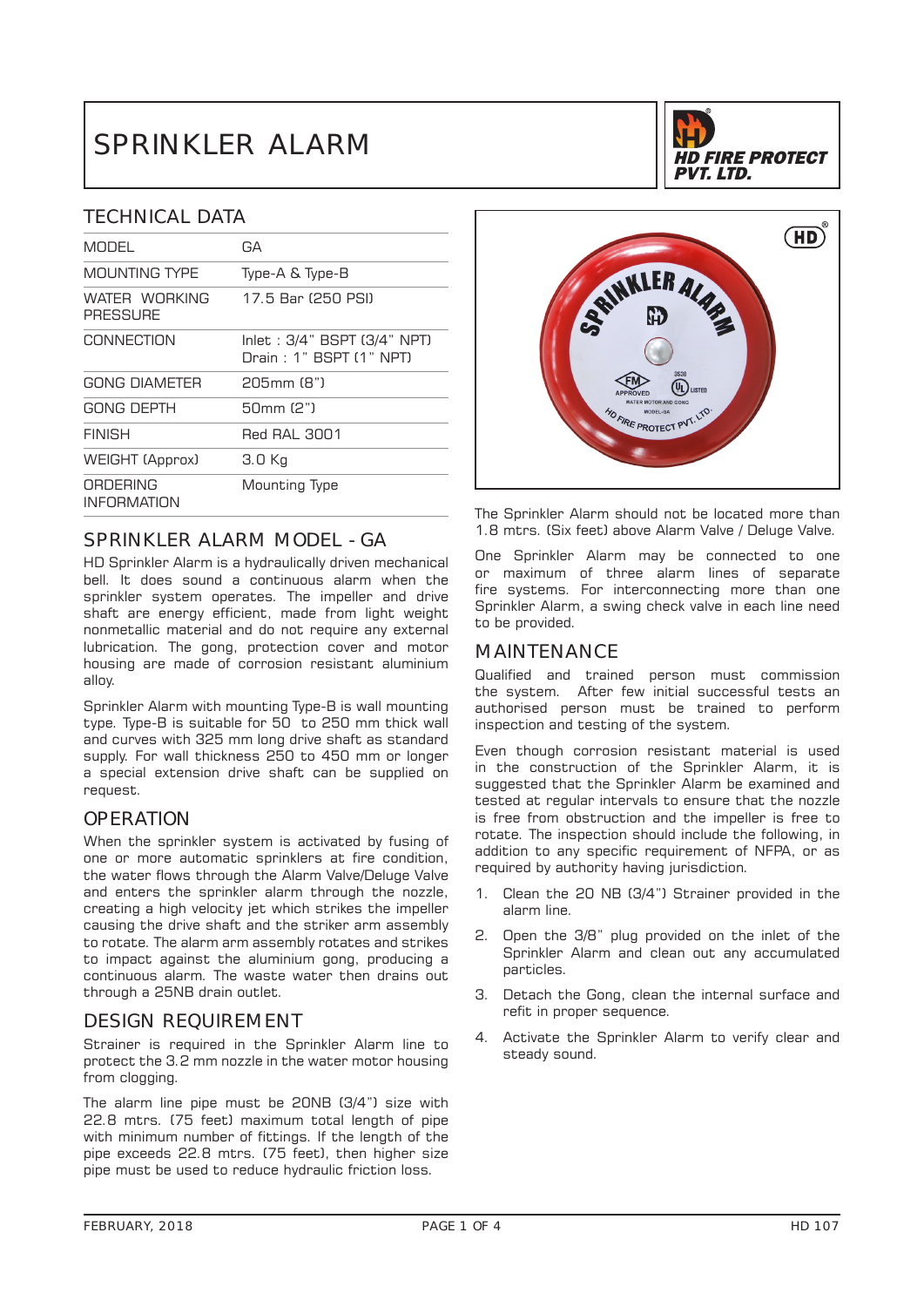



# SPRINKLER ALARM - GA MOUNTING TYPE - A





NOTE: ALL DIMENSIONS IN MM UNLESS OTHERWISE SPECIFIED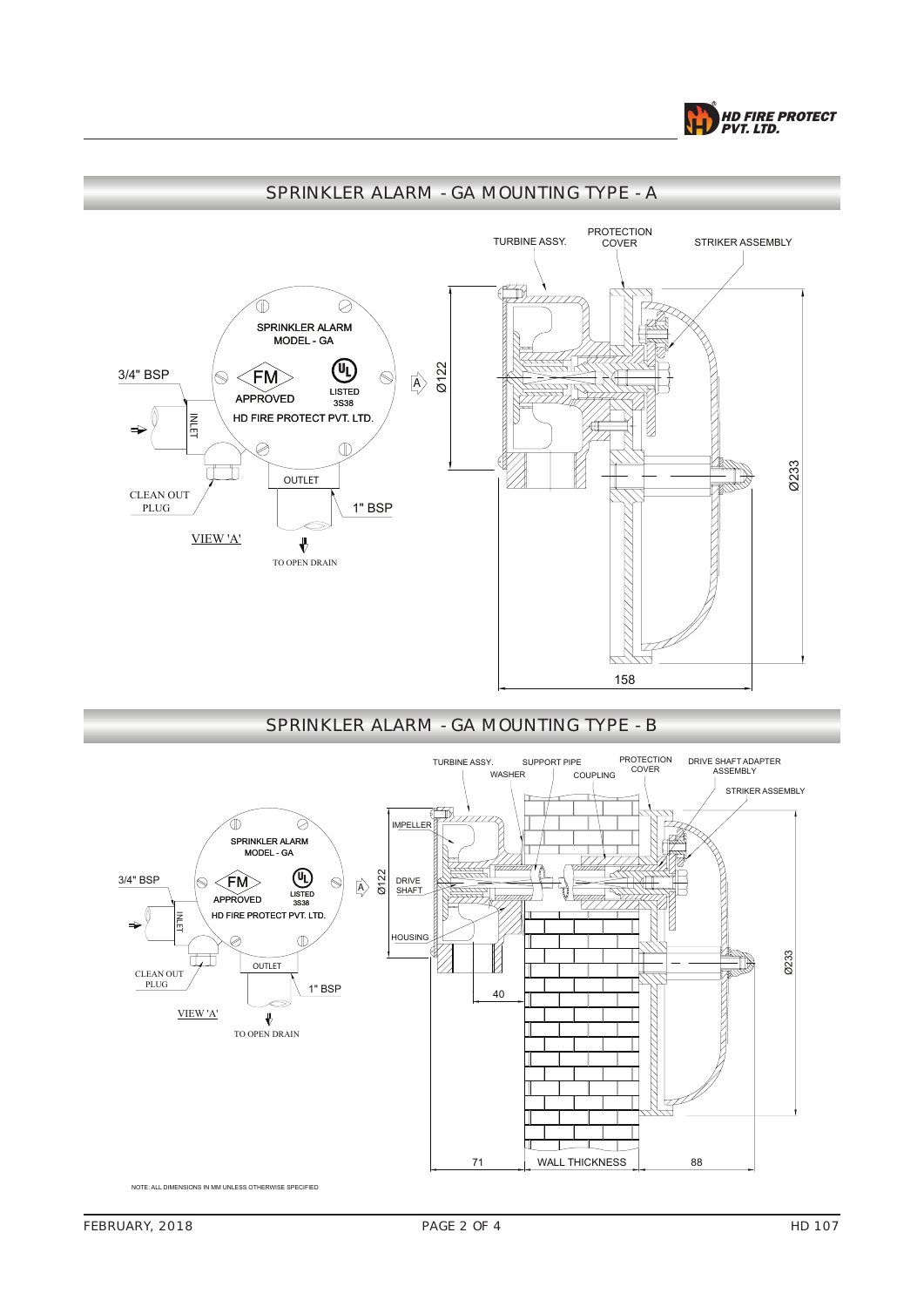

# INSTALLATION OF SPRINKLER ALARM MODEL GA MOUNTING TYPE - A

The Sprinkler Alarm with mounting Type-A is supplied pre-assembled. Connect the Alarm port of the Alarm valve or Deluge valve to the inlet of the sprinkler alarm assembly with 20NB (3/4") pipe with proper support. A 20NB (3/4") strainer is to be provided as close as possible to the Sprinkler Alarm assembly. Connect the 25NB (1") drain pipe to the housing, taking due care that the drain discharge is running to a safe location and keep the drain free from obstruction. A blocked drain discharge may create back pressure and prevent the Sprinkler Alarm from operating properly.

The 20NB (3/4") inlet and 25NB (1") drain pipe should be properly supported with the help of the bracket, so that in turn proper support is available for the Sprinkler Alarm. The inlet and the drain pipe is to be preferably connected with an union for easy removal and re-fixing of the Sprinkler Alarm during maintenance.

The Sprinkler Alarm must be installed in accordance with the requirement of NFPA, TAC or to the requirement of the local authority having jurisdiction.

# INSTALLATION OF SPRINKLER ALARM MODEL GA MOUNTING TYPE - B

- 1. Locate and cut a hole through the building wall to accommodate a 20NB (3/4") pipe with coupling (galvanised pipe to be supplied by the installer). The required length of support pipe is equal to the thickness of the wall minus 30 millimetres. The pipe is to be threaded with standard 20NB (3/4") pipe threading on both the ends to a length of 20 millimetres. Cut the drive shaft length, equal to the wall thickness plus 43 millimeters.
- 2. Insert one end of the drive shaft into the square hole provided in the impeller of the Sprinkler Alarm gong assembly. One end of 20NB (3/4") support pipe is to be screwed to the coupling provided with the assembly and the other end of the pipe is to be screwed to the<br>housing of the Sprinkler Alarm motor housing of the Sprinkler Alarm motor assembly as shown in the figure. Position this assembly against the building wall through a washer with the support pipe extending through the wall.
- 3. Connect the alarm port of the Alarm Valve or Deluge Valve to the inlet of the Sprinkler Alarm assembly with 20NB (3/4") pipe, with proper support. A 20NB (3/4") strainer is to be provided as close as possible to the Sprinkler Alarm assembly.
- 4. Move to the other side of the wall, place protection cover on to the pipe coupling (screwed to the pipe) and hold against the wall. Insert the bush (assembly with drive shaft adaptor) into the hole provided in the protection cover and thereby hand tighten the coupling extending through the wall. Make sure that the drive shaft is properly fitted in the square hole of impeller and drive shaft adaptor. This can be ensured by rotating the drive shaft adaptor. The drive shaft adaptor should rotate without any binding while tightening the bush. If any binding is noticed then unscrew the bush and refit. After ensuring that the drive shaft is properly placed in the square holes at both ends, wrench tight the bush.
- 5. Place the gong over the gong post with washers as shown in the cross-sectional drawing and hand tighten the dome nut, rotate the gong until the lettering is properly originated. Wrench tighten the dome nut.
- 6. Connect the 25NB (1") open drain pipe to the motor housing, taking due care that the drain discharge is running to a safe location and keep it free from obstruction.